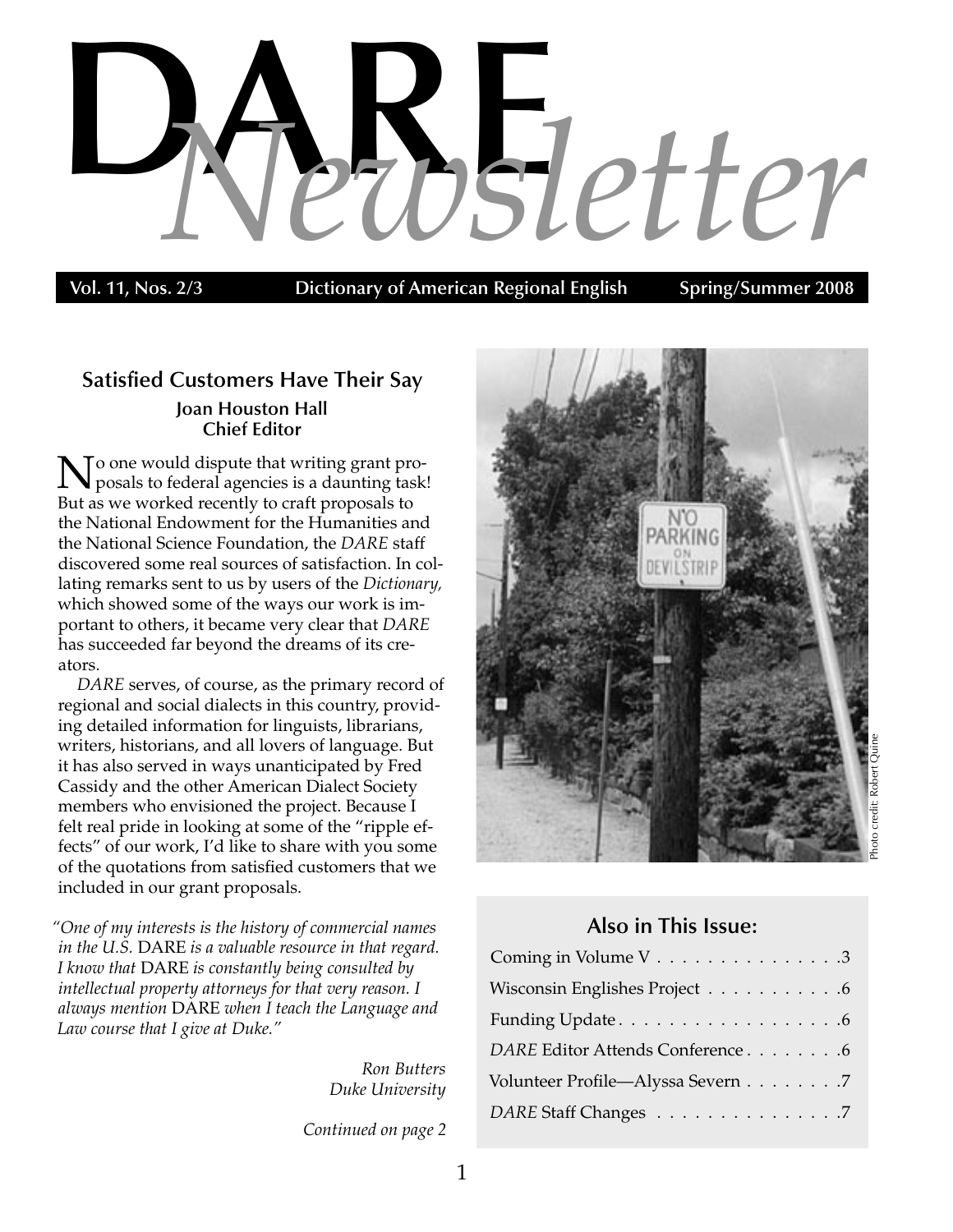**to**<br>**to**<br>**yc**<br>**w Thanks again for taking the time to give me a** tour of the *DARE* offices and introducing me to your staff. I remain much impressed with your work and the work product. Thanks, also, for putting me on the *Newsletter* mailing list. I will enjoy

keeping in touch with you and *DARE.*<br>
Jeffrey B. Bartell<br>
Member, Board of Regents Jeffrey B. Bartell Member, Board of Regents University of Wisconsin System

**Today at a meeting I was talking about shucking peas and everyone was looking at me like I was insane. 'You shuck corn, not peas—you hull or shell peas.' DARE backed me up.** peas and everyone was looking at me like I was insane. 'You shuck corn, not peas—you hull or shell peas.' DARE backed me up.

Shuck is definitely the verb I use with peas (unless they're boughten, in which case they're already shucked). 77

Steve Kleinedler uckea).<br>Steve Kleinedler<br>Senior Editor, *American Heritage Dictionary* Houghton Mifflin

I am a librarian at St. Charles Public Library. . . . We have the published volumes of the Dictionary, but of course I am hoping that you might have information about a word not appearing in those vol We have the published volumes of the Dictionary, but of course I am hoping that you might have information about a word not appearing in those volumes. A patron has called hoping we can provide more information for her.

The word is timberdoodle, a name for the American woodcock, which has other nicknames as well. We have searched in slang and usage dictionaries and of course the Internet, including the Audubon site. They mention the word and indicate that it refers to the bird's habits and habitat. I am hoping you can provide more information on the origin and more detail of any variety.

Laura Haule tan or any variety.<br>Laura Haule<br>Reference/Information Services Manager St. Charles Public Library St. Charles, Illinois

[*DARE* Ed: Our evidence shows it to go back to 1839 and to be used primarily in New York and the western Great Lakes states. As to etymology, *Webster's Third New International Dictionary* says that it's from standard senses of *timber* plus *doodle* as in *cock-a-doodle-doo,* used as a euphemism for *cock,* since the bird is a woodcock, but cock also means "penis" (and in the South refers to a woman's genitals).]

Ron's comments brought to mind numerous occasions on which *DARE* has been consulted by lawyers wanting to establish the legitimacy of a particular word as a trade name (or to protect a trademark from infringement); it also reminded me of the time we were able to assist the American Council of Learned Societies in defense of its 1927 copyright to the *Dictionary of American Biography* and the time we helped the Credit Union National Association in a conflict over the definition of the term *group* as it was used in 1931. **Satisfied Customers** *Continued from page 1*

But the situation I remember most vividly started with a call from a New Hampshire Public Defender. She wanted to know whether *DARE* had data to document the frequency with which people make declarations like "You should be shot for that!" Apparently her client had made such a statement, and the person to whom it was addressed turned up dead. The Public Defender's job was to show that Americans make remarks like this "all the time," but utter them with no intent



to follow through. While we are all aware that this kind of "empty threat" occurs frequently, the New Hampshire lawyer needed evidence. And *DARE* had it.

In our Questionnaire we had several queries that elicited some rather violent-seeming responses. For instance, we asked, *"If you want to put pressure on somebody to do something he ought to have done but hasn't, you might say, 'He's a whole week late. I'm going to \_\_\_\_\_\_\_\_\_\_.' "* In addition to such answers as "I'm going to get after him" or "I'll light a fire under him," we got many responses like "I'm going to bash his head in!" (or "beat the tar out of him," "break his neck," " hit him over the head," "kill him," "stomp him," and so forth). *DARE* also asked the question, *"What expressions do you have to show great annoyance: You might say, 'He's run off with my hammer again, \_\_\_\_\_\_\_\_\_\_\_\_\_!' "* Apparently some people have very proprietary feelings about their tools! Quite a few Informants answered with such responses as "I could shoot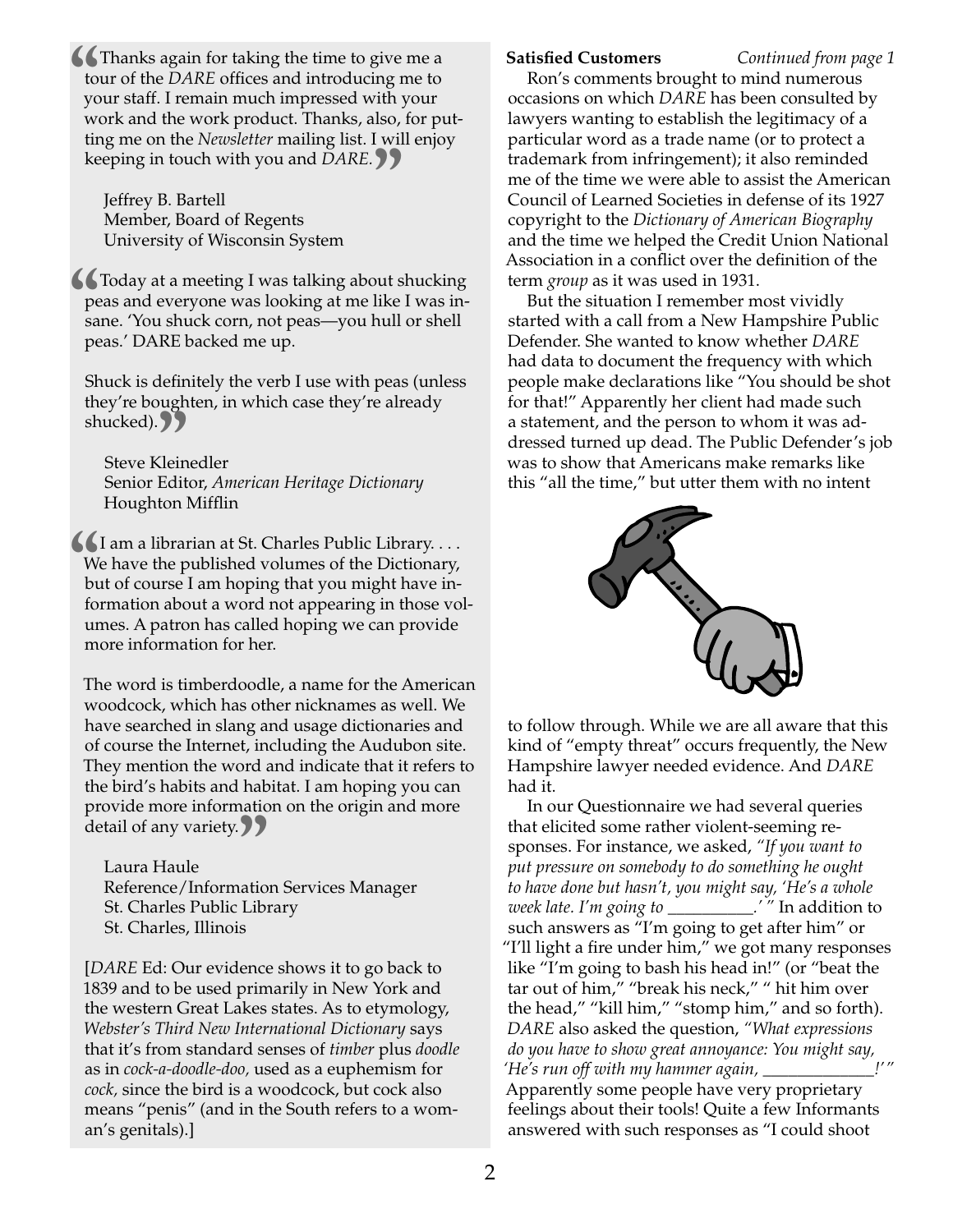him," "I'll kill him," or "I'll wring his neck." But of course they would do nothing of the kind.

Unfortunately, we never heard whether the *DARE* evidence documenting the high frequency of empty threats in colloquial speech was persuasive to the jury. But without knowing the other facts of the case, I don't know whether to hope that it was or not!

*"For knowledge about the history of American English,*  DARE *is the natural complement to the monumental*  Oxford English Dictionary*. . . . I was recently asked by a screen writer about the term* rent party *in a movie script. I consulted both the* OED *and* DARE*. . . . [The] citations collected by* DARE *. . . give a much more complete picture than the* OED *can of the life of the expression* rent party *and the place of the rent party in African-American culture."*

> *Anonymous reviewer of* DARE*'s 2006 NSF grant proposal*

Playwrights and screenwriters often consult *DARE* to determine whether the use of a specific term would be either geographically or chronologically appropriate to a particular character. The director of a play set in Baltimore in the mid–nineteenth century, for instance, wondered whether an African-American woman would have uttered a shocked "Oh, my God!" in response to a horrifying sight. A look at our historical evidence suggested that a much more likely response at that time would have been "Oh, my Lawd!"

In a more significant role, Fred Cassidy served as a dialogue consultant for Michael Mann's 1992 movie version of *The Last of the Mohicans,* set in 1757 during the French and Indian War. This required advising not only on chronological accuracy, but also on the dialects of British, French, Canadian, American, and Native American characters. While this kind of information is not in the published volumes of *DARE,* much of it is accessible in the voluminous files in our offices.

We also have what is undoubtedly the best collection in the country of mid-twentieth-century audiotape recordings (which have now been digitized for ease of use). These interviews of 1,843 of the *DARE* Informants, made between 1965 and 1970, have proved extremely valuable both to dialect coaches and to actors, providing representations of the speech of men and women from all corners

## **Coming in Volume V**

| squeaky cheese | Fresh cheese curd(s). (Chiefly<br>Nth, esp WI)                                                                                                                                  |
|----------------|---------------------------------------------------------------------------------------------------------------------------------------------------------------------------------|
| stack pie      | A dessert made of alternating<br>layers of pie crust and fill-<br>ing. (S Midl)                                                                                                 |
| stale          | A long, usu wooden, handle<br>for a tool. (NEast)                                                                                                                               |
| stand one down | To maintain one's opinion<br>against; to insist to one.<br>(Sth, S Midl)                                                                                                        |
|                | starlight, moonlight A variety of the game of tag<br>played at night. (Upper<br>MW, WI)                                                                                         |
| stick-frog     | Mumblety-peg. (Chiefly S Atl)                                                                                                                                                   |
| thundergust    | A violent thunderstorm.<br>(NEast, esp PA, NJ)                                                                                                                                  |
| tickle-tongue  | A prickly ash (Zanthoxylum).<br>(Chiefly TX)                                                                                                                                    |
| turn           | The quantity of anything that<br>can be carried or brought<br>at one time. (Chiefly Mid<br>and S Atl, Gulf States)                                                              |
| underbody      | A woman's or child's under-<br>garment. (Sth, S Midl)                                                                                                                           |
| warrant        | An official document calling a<br>town meeting and listing<br>the articles of business to<br>be considered. (NEng)                                                              |
| washateria     | A community facility housing<br>laundry and bathing facili-<br>ties and serving as a source<br>of treated drinking water.<br>(AK)                                               |
| washboard      | A baseboard. (Scattered, but<br>$\exp C$ Atl)                                                                                                                                   |
| weaner house   | A small house, usu on a fam-<br>ily farm, provided as a<br>temporary first home for<br>newlyweds by the parents<br>or other relatives of one of<br>the couple. (Chiefly S Midl) |
| whang          | An unpleasant or sharp taste, a<br>"bite." (Chiefly Sth, S Midl)                                                                                                                |

*Continued on page 4*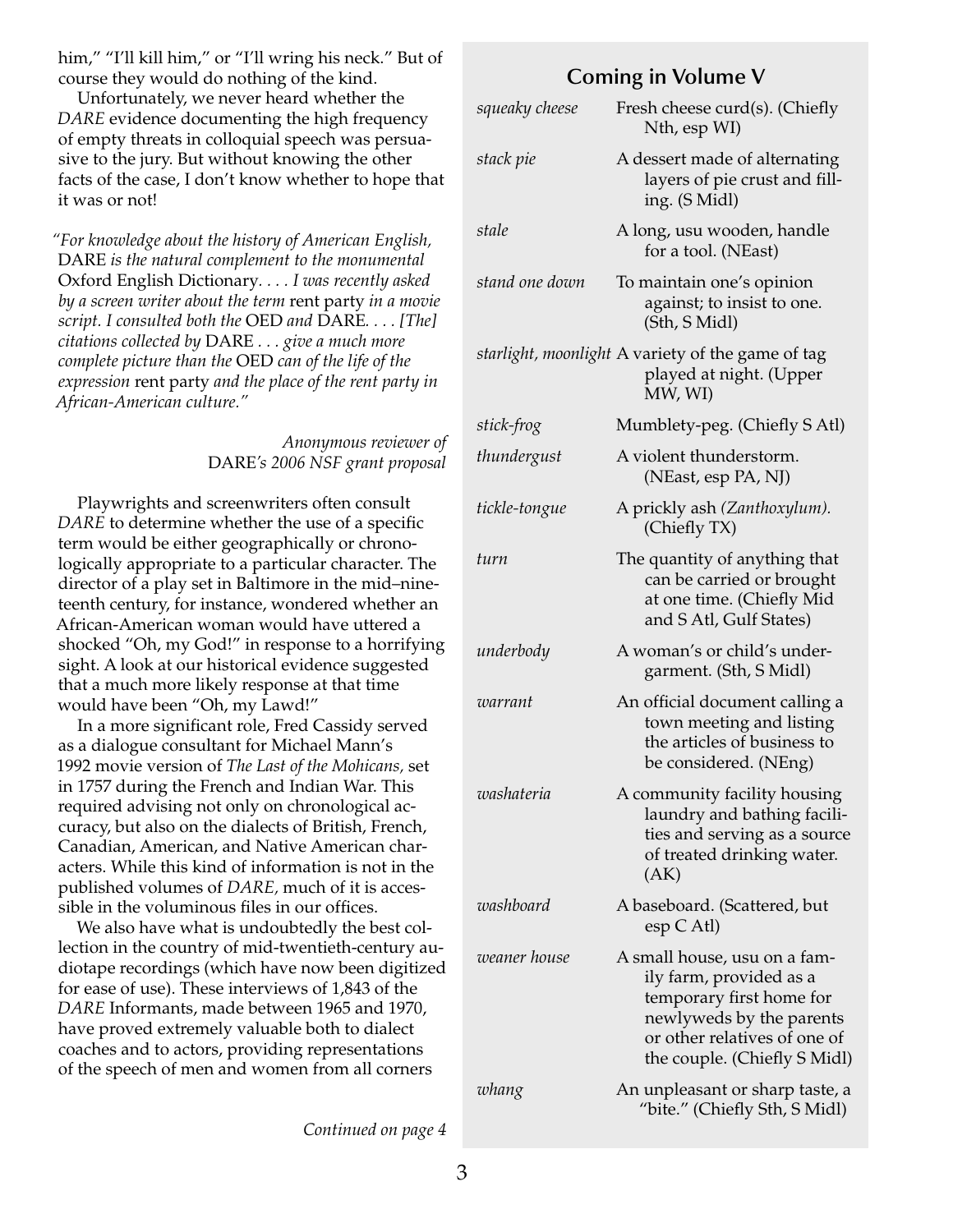**EXALC** We are reading *The Autobiography of Miss Jane Pittman* in our sixth-grade English class. The notice is set in southern Louisiana and we found a reference we don't understand. The slave took the m *Pittman* in our sixth-grade English class. The novel is set in southern Louisiana and we found a reference we don't understand. The slave took the master's hand, which was 'rough as 'cuda legs.' Can

you help us understand this reference?<br>Norma Mortimer<br>Teacher, Samuel Morse Middle School Norma Mortimer Teacher, Samuel Morse Middle School Milwaukee, Wisconsin

[*DARE* Ed: "Cuda" is a pronunciation-spelling for "cooter," which is a South Atlantic and Gulf States term for a freshwater turtle (usually), and sometimes a tortoise. It came into English through an African language (or several of them) spoken by the slaves who were brought into this country.]

**I** love the dictionary [=*DARE*]. As a reader of po-<br>
etry, I've found it an invaluable court of last resort<br>
on a number of occasions. The last time in rela-<br>
tion to the mention of an unusual tree in a Charles etry, I've found it an invaluable court of last resort on a number of occasions. The last time in relation to the mention of an unusual tree in a Charles Wright poem. . . . I check out the OED online . . . at least once a day at a minimum. I would be lost without it, the Webster's Third International, and

the Dictionary of American Regional English.<br>
Jim Staskowski<br>
Graduate Student, School of Library and Jim Staskowski Graduate Student, School of Library and Information Studies University of Wisconsin–Madison

**or**<br>**da**<br>**ni** I enjoyed your [=Chief Editor Joan Hall's] lecture on *DARE* to my SLIS 571 class so much the other day, I practically gave the talk to my husband that night over dinner.

Caitlin Sticco <sub>ght over amner.<br>Caitlin Sticco<br>School of Library and Information Studies</sub> University of Wisconsin–Madison

As lifelong residents of the Midwest, my<br>
husband and I have entertained many non-<br>
Midwesterners and Internationals. Many time<br>
during dinner parties, the discussion leads husband and I have entertained many non-Midwesterners and Internationals. Many times during dinner parties, the discussion leads to a phrase or word which is unfamiliar to some or has a different meaning to others. On a number of occasions we have pulled a volume of the Dictionary of American Regional English off the shelf to clarify the meaning, usage, origin of the word or phrase. Or, sometimes, just to settle a bet.

Mary Czynszak-Lyne and Paul Lyne **"**<br>Lyr Madison, Wisconsin

#### **Satisfied Customers** *Continued from page 3*

of America. Here are the comments of three dialect coaches:

*"The tapes themselves are a treasure trove that must be preserved and kept available for all who can make use of them. . . . I know of no resource that can come close to providing me so rich and systematic a survey of American dialects."*

> *Paul Meier, University of Kansas Department of Theatre and Film*

*"Your tapes have been an invaluable resource in my work as a dialect coach . . . for the . . . Broadway revival of* Oklahoma*. . . . The clarity, diversity, and length of the recordings enabled me to make distinctions among the dialects of nearly forty characters."*

> *Kate Wilson The Juilliard School's Drama Division*

*"I have used the information [from the* DARE *tapes while] . . . serving as dialect coach for professional actors at the Denver Center Theatre Company, the Cincinnati Playhouse-in-the-Park, and (most notably) the Royal National Theatre of Great Britain and the Royal Shakespeare Company. . . .* DARE *is a national treasure."* 

> *Kathryn G. Maes University of Colorado at Denver*



But the *DARE* audio recordings have found other uses as well. In recent years they have provided linguists with dramatic evidence of systematic changes over the last forty years in the ways vowels are pronounced by younger speakers in Northern cities that border the Great Lakes. This phenomenon, known as the "Northern Cities Shift," has the result that words like *hot* sound more like *hat, mat* sounds much like *met, bed* like *bud, bus* like *boss,* etc. Documenting this major change in pronunciation has been made easier for linguists, since they can use sound spectrographs to analyze *DARE* recordings made forty years ago in specific communities and compare them to recent recordings made in the very same communities.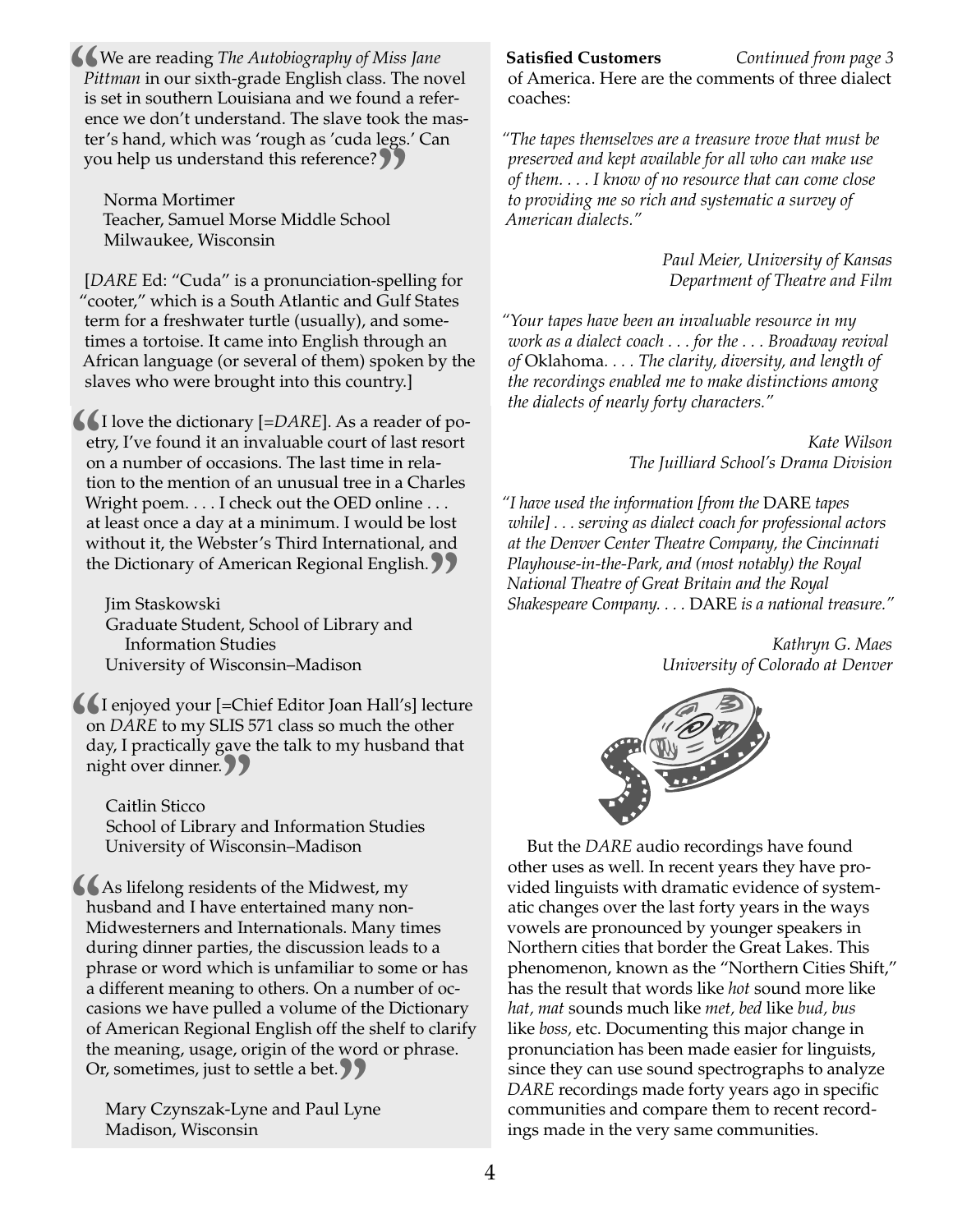For other researchers, the content of the *DARE* interviews is of greater importance than the pronunciation of the vowels. They can go to a relatively new Web site, *American Languages: Our Nation's Many Voices* (<http://digicoll.library.wisc.edu/ AmerLangs/>) to find the topics discussed by each *DARE* Informant. While the full interviews are not yet available online, scholars who identify recordings of interest can contact us and we can make the interviews available to them.

This feature will be of particular value to oral historians, who already make use of *DARE* in their work:

*"Here in the Institute for Oral History, we use the*  Dictionary of [American] Regional English *frequently to assist us in transcribing oral history memoirs. . . . When an undergraduate student transcriber gets stumped, . . . we exhaust the standard unabridged dictionary, then we turn to the* DARE*. . . . We use it on a regular basis, and we need it."*

> *M. Rebecca Sharpless, [Former] Director Institute for Oral History, Baylor University*

When the complete list of key words for all 1,843 *DARE* interviews has been posted (on both the *American Languages* and *DARE* Web sites), researchers such as those at Baylor will be able to compare the experiences related by their oral history interviewees with those described by the *DARE* Informants.

One of my favorite *DARE* interviews will surely delight future historians of the American Civil Rights Movement. In it, a young African-American woman from Memphis tells of her participation in the demonstrations and marches that occurred in June of 1966, following the shooting of James Meredith while he was making his solitary "March Against Fear" from Memphis, Tennessee, to Jackson, Mississippi.

Martin Luther King and Stokely Carmichael both participated in the march, and Carmichael was arrested for trespassing on public property. When he was released, he delivered what became known as his "Black Power" speech. Our *DARE* Informant chuckles as she relates her version of how that slogan was born:

*Carmichael was a total unknown except . . . for the people who were in the Snick [=SNCC] organization in Atlanta. And Stokely Carmichael was a field marshal; even though he was head of his organization, he was just . . . a marshal, keepin' everyone in line, and everything. And Martin Luther King and all the big leaders . . . was at the front of the march . . . , but Stokely wasn't in* 

*there; he was back there in the middle, you know, with the rest of us. And I was close to the end, and, uh, we singin', "We need more power, power, Lord. We need more power, power, Lord." And we was just talkin' 'bout power to get on, uh, you know; we need power in our legs, you know, to go on walkin'. We need power in our minds, you know, not to give up. And this little boy, who was around 'bout twelve years old, he decided somewhere in the back of his little mind, he said, "We need black power, power, Lord." . . . And we were all in the back singin' this, "We need black power, power," and then everybody caught on in the middle, and that's where Stokely was. And . . . Stokely Carmichael caught on and started sayin' "black power." He started marchin' up and down the line, talkin' 'bout, "Come on, you all, sing. . . . You sing or somethin', then you start feelin' all right." . . . And Stokely Carmichael kept on sayin', "We need black power, power, Lord."*

Treasures like this can be found in many of the *DARE* recordings. They will inform the work of historians of various kinds, as the published volumes do already:

*"Although I'm not a linguist, I've found the volumes of the* DARE *immensely helpful in a variety of public history projects. . . . I realize it* [=DARE] *must be a monumental task, but I think it's an immensely important project whose value, for both scholars and the general public, will appreciate over the years. I look forward to seeing future volumes."*

> *Curt Miner, Historian State Museum of Pennsylvania*

Readers of the *DARE Newsletter* may remember the article by forensic linguist Roger Shuy (Summer 2001, available on the *DARE* Web site), in which he described using *DARE* to pin down a suspect through his use of the term *devil strip* for the strip of grass between the sidewalk and the street. With that satisfying incident in mind, we quoted Roger in our grant proposals:

*"Threat letters and ransom notes can be a rich source of forensic information. The problem is that most law enforcement officers and prosecutors are unfamiliar with linguistic variation in English speech and writing. . . .*  DARE *often provides this valuable resource on English variation for me to use in helping the police narrow down their list of suspects."*

> *Roger Shuy Roger Shuy, Inc., Linguistic Services*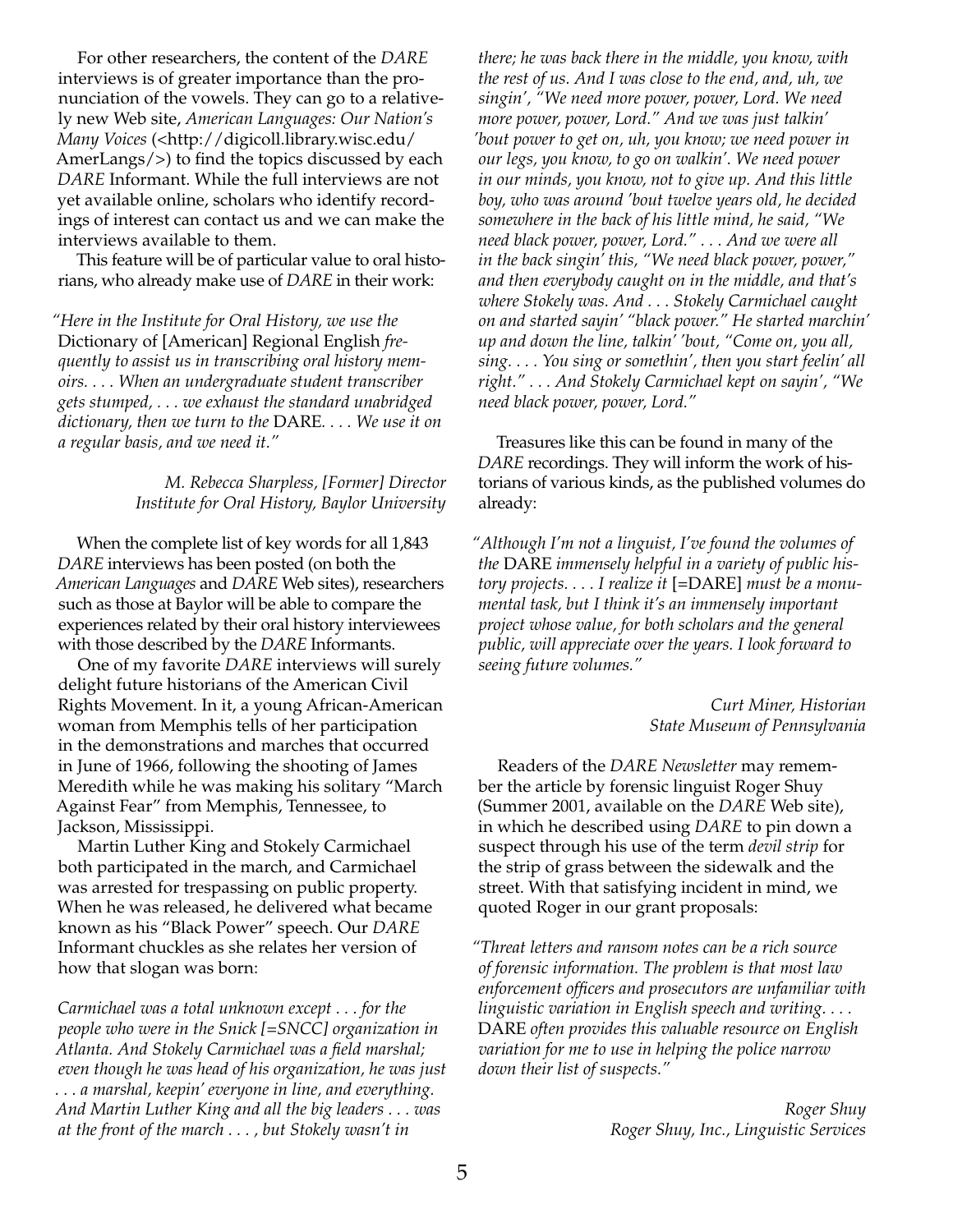Additional "testimonials" from teachers, researchers, writers, and others were also included in our recent grant proposals. I believe they provide firm support for our contention that *DARE* has already had and will continue to have value in both expected and unexpected ways. We are always delighted when we hear about them:

*"Your assistance has brought a sigh of relief to a great many librarians at our library. Thanks!"*

> *Amy E. Kinard Jackson County Library, Medford, Oregon*

And we thank those who use *DARE* for continuing to let us know how the work we do has contributed to the work they do!  $\rightarrow$ 

#### *DARE* **Editors Part of Wisconsin Englishes Project**

s members of the Wisconsin Englishes Project, *DARE* Editors Joan Houston Hall and Luanne von Schneidemesser have had the chance to talk about language varieties in Wisconsin with people in sixteen communities—large and small—across the state. The project, funded by the Wisconsin Humanities Council, is an outreach effort designed to share knowledge about and stimulate interest in local language differences. Along with colleagues from the UW–Madison and other campuses, the *DARE* Editors presented a multimedia program that explored the vocabulary, sounds, grammar, and syntax of the "Englishes" spoken in Wisconsin and also focused on the foreign languages (e.g., German, Polish, and Norwegian) whose influences can be detected in our speech.

In evaluating the program, one audience member remarked, "I used to be happy when . . . [people] did not know immediately that I was from Sheboygan. I like to think of myself [as] more cosmopolitan or sophisticated. Now I realize that I should not be disowning my German heritage." That kind of response is precisely what the presenters had hoped to hear!

Check out the schedule and more at <http:// csumc.wisc.edu/WiscEng/index.htm>, where you can also listen to a podcast about *DARE* and Wisconsin terms. **←** 

# **Funding Update**

#### **Jon E. Sorenson Director of Development**

It's midsummer in Madison as I write this. At<br>dusk, the flickering of fireflies (known in vari **L**dusk, the flickering of fireflies (known in various regions of the U.S. as candle flies, fire bobs, firebugs, glowworms, jack-o'-lanterns, lamp bugs, lightning bugs, or will-o'-the-wisps) fills the air with the anticipation of something wonderful coming. Nothing can distract the *DARE* team, however, and all are hard at work moving Volume V to completion.

In addition to intensive work, this monumental project has required an intensive fundraising program to keep the keyboards tapping. It is gratifying to see the generosity of donors to *DARE.* Many consistent and unfailing supporters have contributed to this great work, and we are grateful. This assistance is essential and most appreciated.

For more information about all types of giving opportunities, please call me at (608) 262-7211 or e-mail me at <jon.sorenson@uwfoundation.wisc. edu>. If you would like to make a tax-deductible donation by check or credit card, please use the coupon that appears on page 8 of this *Newsletter.* Thank you for your continued support—I hope you enjoy the remainder of summer wherever you are (and whatever you call the insects that light up the sky at dusk).  $\triangleleft$ 



# *DARE* **Editor Attends Conference**

In June Luanne von Schneidemesser attended t<br>Fourth International Conference on Historical n June Luanne von Schneidemesser attended the Lexicography and Lexicology in Edmonton, Alberta, where she talked about "The Status of *DARE* and Examples of Its Uses." She was pleased to note that another paper also mentioned *DARE:* in his paper on the *Early Modern English Dictionary* project, Michael Adams (Indiana University) traced the influence of that project on Fred Cassidy (who had worked on it in the 1930s), and hence on *DARE* itself. ✦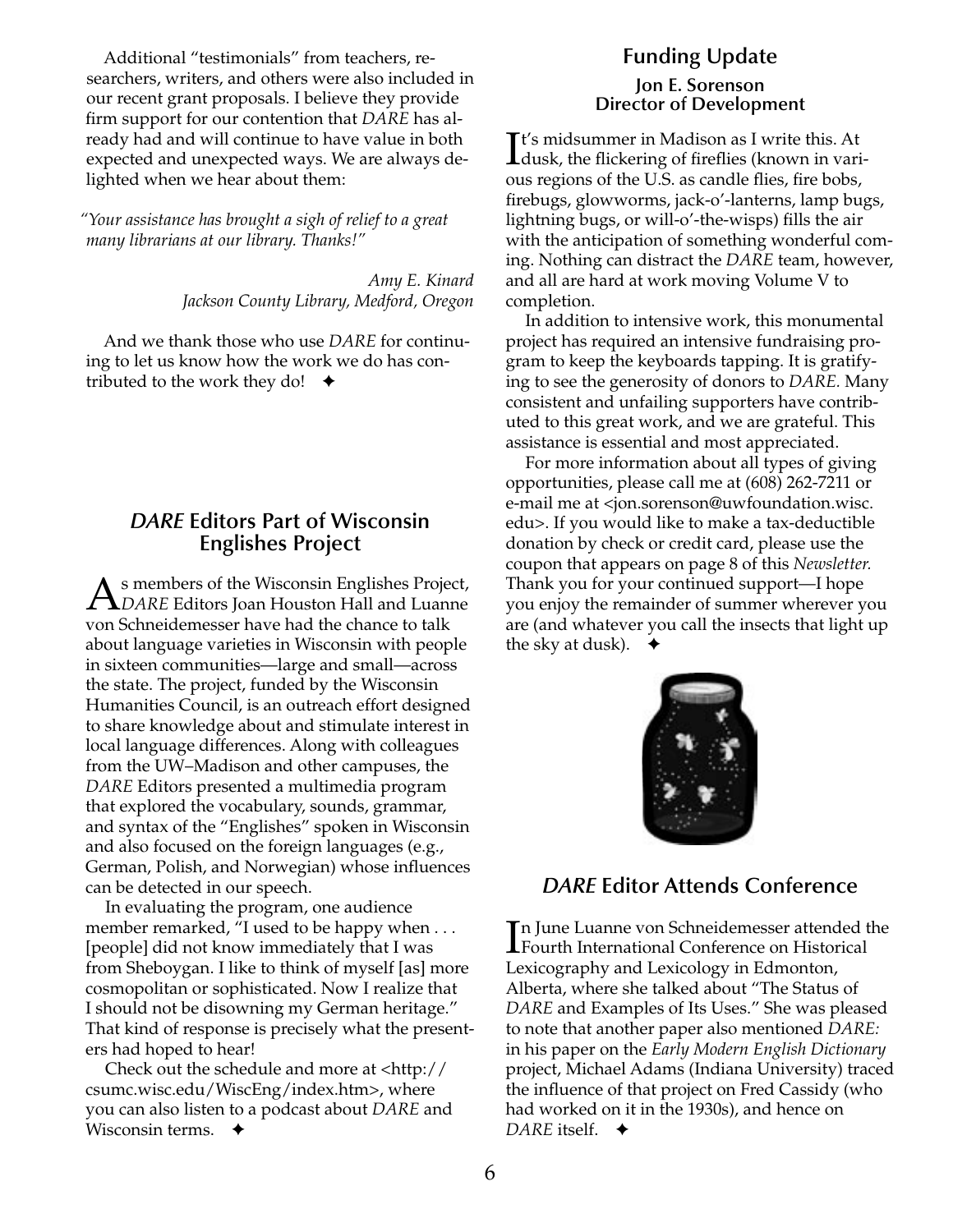

# **Volunteer Profile**

*In this continuing series, Beth Gardner interviews UW–Madison graduate student Alyssa Severn, who began volunteering for the* Dictionary *in the spring of 2008.*

**Q:** What is your field of study?

**A:** I'm entering my first year as a graduate student in the Applied English Linguistics M.A. program. My interests are varied and still on the more broad side, but I hope to narrow down my area of focus/specialization during my first semester. Working with *DARE* has been great for me, as one of my main interests is English dialects and variation within the United States. I also work part time for the Literacy Network and will be starting a work-study job with *DARE* in the fall.

**Q:** How did you first become acquainted with the *DARE* project?

**A:** My academic advisor, Jane Zuengler, suggested that I get in touch with *DARE* due to my interest in different accents and language use in different areas of the U.S.

**Q:** What kinds of tasks do you perform for *DARE*?

**A:** I help wherever I can. Right now I'm proofing transcripts [of *DARE* audiotapes] for the *American Languages* Web site. I listen to an audio clip, compare it to the transcript, then write a brief background about the town where the Informant was interviewed/is from. Later I'll be cutting audio clips and writing transcripts to augment certain states that are missing important regions.

**Q:** What do you enjoy most about volunteering at *DARE*?

**A:** I've always been aware of accents. My parents are from Maryland and I grew up in Fargo, North Dakota, so as a young child, I was acutely aware of how odd my parents' English sounded in comparison to the thick Midwestern accents around me in school. I was constantly corrected in school for spelling *wolf* as *woof.* 

I'm a curious person and love understanding how things came to be, particularly language and dialects, and *DARE* lets me explore that interest. Knowing how accents are formed and why people say the things they do depending on where they grew up is fascinating to me. Also, I am intrigued by the history of regional customs and traditions.

**Q:** When you have a bit of time to spare from your studies and your work, what do you enjoy doing?

**A:** Other than volunteering, I spend a lot of time with my boyfriend, whose Texan speech patterns and sayings are a constant source of scrutiny. I say "put away," he says "put up"; I say "slow down," he says "slow up." . . . We have three dogs and one cat, who keep us busy with a daily routine of attention, "fetch," and walks.

I am an avid fan of running, swimming, and the outdoors, all of which help me maintain my addiction to the pastries I find at the Farmers' Market on the Square on Saturday mornings.  $\triangleleft$ 

#### *DARE* **Staff Changes**

**Pongratulations to former Project Assistant** David Nunnery, who has completed his doctoral studies at UW–Madison and left our ranks to accept a teaching position at Marquette University in Milwaukee, Wisconsin. His dry wit and moist homemade biscuits will be missed by everyone here! Our new Project Assistant, Nathan Carlson, is a graduate student in the UW–Madison School of Library and Information Studies and will be profiled in a future issue of this *Newsletter.* We wish David the best and welcome Nathan to the *DARE* project. ✦